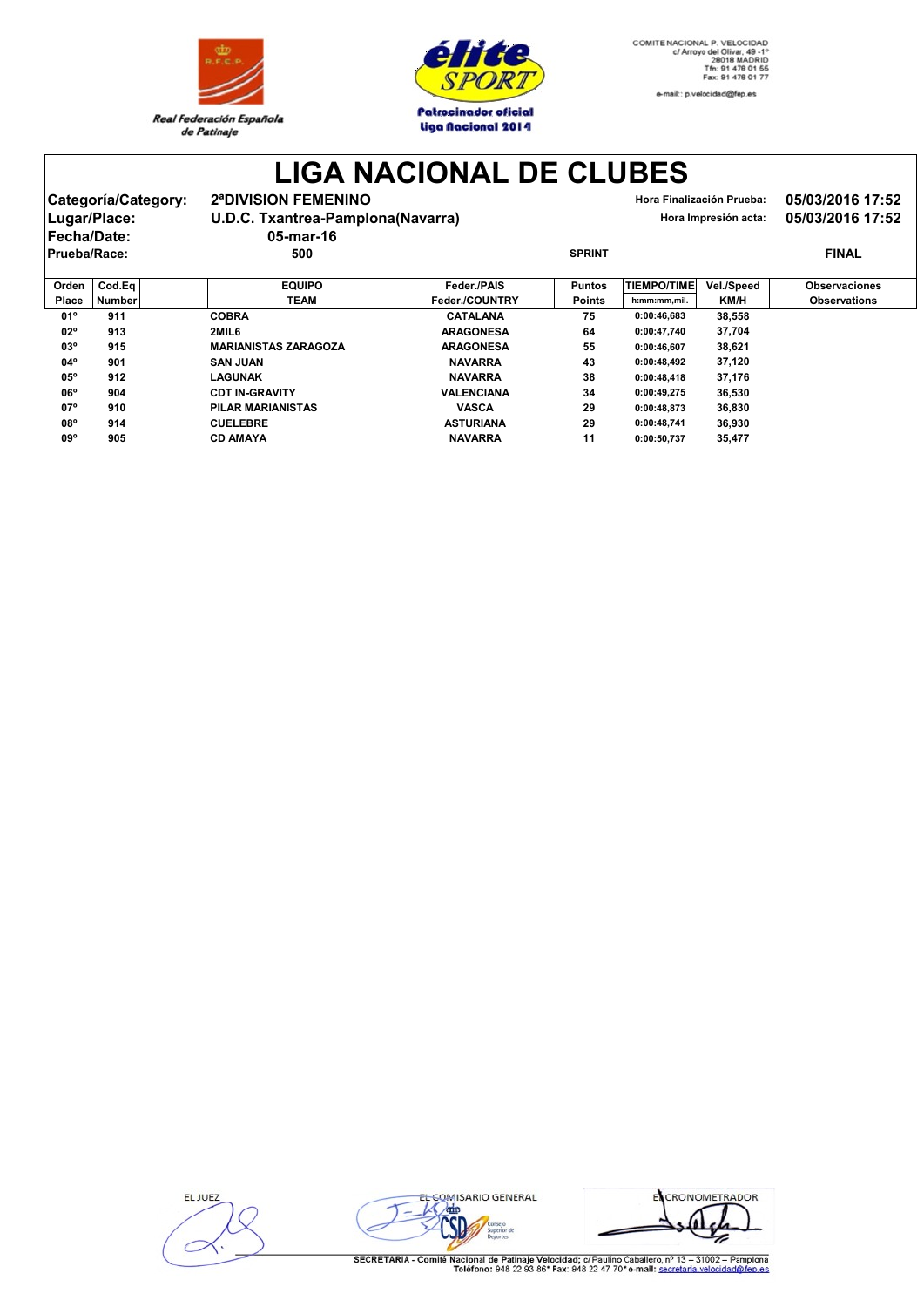



e-mail:: p.velocidad@fep.es

## **LIGA NACIONAL DE CLUBES**

**Categoría/Category: 2ªDIVISION FEMENINO Hora Finalización Prueba: 05/03/2016 17:52 Fecha/Date: 5-mar.-16**

**Lugar/Place: U.D.C. Txantrea-Pamplona(Navarra) Hora Impresión acta: 05/03/2016 17:53**

**Prueba/Race: 500 SPRINT FINAL**

| Orden           | <b>Dorsal</b> | <b>PATINADOR</b>                                       | <b>EQUIPO</b>               | Feder./PAIS          |                | <b>Puntos TIEMPO/TIME</b> | Vel./Speed | <b>Observaciones</b> |
|-----------------|---------------|--------------------------------------------------------|-----------------------------|----------------------|----------------|---------------------------|------------|----------------------|
| Orden           | <b>Dorsal</b> | <b>SKATER</b>                                          | <b>TEAM</b>                 | Feder./COUNTR\Points |                | h:mm:mm,mil.              | KM/H       | <b>Observations</b>  |
| 1 <sup>°</sup>  | 175           | NARVAEZ MARTINS, SARAY                                 | <b>MARIANISTAS ZARAGOZA</b> | <b>ARAGONESA</b>     | 27             | 0:00:46,607               | 38,621     |                      |
| 2 <sup>o</sup>  | 150           | <b>CARREÑO PERIS, AINOA</b>                            | <b>COBRA</b>                | <b>CATALANA</b>      | 26             | 0:00:46,683               | 38,558     |                      |
| 3 <sup>o</sup>  | 154           | <b>MORENO BALAGUE, TERESA</b>                          | <b>COBRA</b>                | <b>CATALANA</b>      | 25             | 0:00:46,758               | 38,496     |                      |
| 4º              | 148           | ARREGUI GARCIA, ANDREA                                 | <b>COBRA</b>                | <b>CATALANA</b>      | 24             | 0:00:46,974               | 38,319     |                      |
| 5º              | 156           | VALLVERDU IMBERNON, LAIA                               | <b>COBRA</b>                | <b>CATALANA</b>      |                | 0:00:47,497               | 37,897     |                      |
| 6º              | 130           | <b>LANGA TORRES, NEREA</b>                             | 2MIL6                       | <b>ARAGONESA</b>     | 23             | 0:00:47,740               | 37,704     |                      |
| 7º              | 133           | SANCHEZ ALONSO, LIDIA                                  | 2MIL6                       | <b>ARAGONESA</b>     | 22             | 0:00:48,135               | 37,395     |                      |
| 80              | 145           | GONZÁLEZ DÍAZ, OLAYA                                   | <b>CUELEBRE</b>             | <b>ASTURIANA</b>     | 21             | 0:00:48,741               | 36,930     |                      |
| 9º              | 177           | ZARRALUKI ANCISO, IZASKUN                              | <b>MARIANISTAS ZARAGOZA</b> | <b>ARAGONESA</b>     | 20             | 0:00:47,869               | 37,603     |                      |
| 10 <sup>°</sup> | 132           | <b>REYES MACARRO, IRENE</b>                            | 2MIL6                       | <b>ARAGONESA</b>     | 19             | 0:00:48,326               | 37,247     |                      |
| 11 <sup>°</sup> | 169           | PEJENAUTE LARRAYOZ, BEATRIZ                            | <b>SAN JUAN</b>             | <b>NAVARRA</b>       | 18             | 0:00:48,492               | 37,120     |                      |
| 12 <sup>°</sup> | 162           | PERU DIAZ DE CERIO, MARIA                              | PILAR MARIANISTAS           | <b>VASCA</b>         | 17             | 0:00:48,873               | 36,830     |                      |
| 13 <sup>°</sup> | 116           | ALDEANO GÓMEZ, CRISTINA                                | <b>LAGUNAK</b>              | <b>NAVARRA</b>       | 16             | 0:00:48,418               | 37,176     |                      |
| 14 <sup>°</sup> | 119           | <b>GONZÁLEZ RODRÍGUEZ, PAULA</b>                       | LAGUNAK                     | <b>NAVARRA</b>       | 15             | 0:00:48,922               | 36,793     |                      |
| 15º             | 126           | <b>MARTINEZ ARGUDO, ALBA</b>                           | <b>CDT IN-GRAVITY</b>       | VALENCIANA           | 14             | 0:00:49,275               | 36,530     |                      |
| 16º             | 168           | <b>OSTOLAZA LEON, NEREA</b>                            | <b>SAN JUAN</b>             | <b>NAVARRA</b>       | 13             | 0:00:49,308               | 36,505     |                      |
| 179             | 171           | TIRAPU MONASTERIO, ITXASO                              | <b>SAN JUAN</b>             | <b>NAVARRA</b>       | 12             | 0:00:48,448               | 37,153     |                      |
| 18º             | 125           | LOPEZ ALEIXANDRE, JULIA                                | <b>CDT IN-GRAVITY</b>       | <b>VALENCIANA</b>    | 11             | 0:00:48,910               | 36,802     |                      |
| 19º             | 160           | MARTINEZ DE LAFUENTE SAGASTI, BEREZI PILAR MARIANISTAS |                             | <b>VASCA</b>         | 10             | 0:00:49,620               | 36,276     | Amon.                |
| 20º             | 123           | <b>CHECA AZNAR, MARINA</b>                             | <b>CDT IN-GRAVITY</b>       | <b>VALENCIANA</b>    | 9              | 0:00:50,241               | 35,827     |                      |
| 21º             | 174           | <b>IBAÑEZ HERRERA, BLANCA</b>                          | <b>MARIANISTAS ZARAGOZA</b> | <b>ARAGONESA</b>     | 8              | 0:00:50,590               | 35,580     |                      |
| 22º             | 120           | <b>MOLINA LIZASO, LEYRE</b>                            | <b>LAGUNAK</b>              | <b>NAVARRA</b>       | $\overline{7}$ | 0:00:50,857               | 35,393     |                      |
| 23º             | 227           | FOLCH SERRA, Zaira                                     | <b>CDT IN-GRAVITY</b>       | <b>VALENCIANA</b>    |                | 0:00:51,482               | 34,964     |                      |
| 24º             | 127           | ROBLA ESPI, CELIA                                      | <b>CDT IN-GRAVITY</b>       | <b>VALENCIANA</b>    |                | 0:00:59,962               | 30,019     |                      |
| 25º             | 173           | <b>IBAÑEZ DEL OLMO, ISABEL</b>                         | <b>MARIANISTAS ZARAGOZA</b> | <b>ARAGONESA</b>     |                | 0:00:48,522               | 37,097     |                      |
| 26º             | 149           | <b>BURILLO MURLA, PAULA</b>                            | <b>COBRA</b>                | <b>CATALANA</b>      |                | 0:00:50,372               | 35,734     |                      |
| 27º             | 121           | <b>MORENO SÁNCHEZ, INÉS</b>                            | <b>LAGUNAK</b>              | <b>NAVARRA</b>       |                | 0:00:50,423               | 35,698     |                      |
| 28º             | 138           | EUGUI PASCAL, IZARNE                                   | <b>CD AMAYA</b>             | <b>NAVARRA</b>       | 6              | 0:00:50,737               | 35,477     |                      |
| 29º             | 144           | <b>GONZÁLEZ ALONSO, RAQUEL</b>                         | <b>CUELEBRE</b>             | <b>ASTURIANA</b>     | 5              | 0:00:50,875               | 35,381     |                      |
| 30 <sup>°</sup> | 140           | <b>RIVERO ALMAGRO, AHINIRE</b>                         | <b>CD AMAYA</b>             | <b>NAVARRA</b>       | 4              | 0:00:50,968               | 35,316     |                      |
| 31 <sup>°</sup> | 147           | ROBLEDO GARCÍA, ANA                                    | <b>CUELEBRE</b>             | <b>ASTURIANA</b>     | 3              | 0:00:51,022               | 35,279     |                      |
| 32 <sup>o</sup> | 131           | <b>MORTE CASADO, LOLA</b>                              | 2MIL6                       | <b>ARAGONESA</b>     |                | 0:00:52,019               | 34,603     |                      |
| 33º             | 163           | ELZABURU MARTINEZ DE LA PERA, SAIOA SAN JUAN           |                             | <b>NAVARRA</b>       |                | 0:00:50,528               | 35,624     |                      |
| 34º             | 165           | GONZALEZ OKUPINSKA, LAURA                              | <b>SAN JUAN</b>             | <b>NAVARRA</b>       |                | 0:00:50,662               | 35,530     |                      |
| 35º             | 129           | JÚLVEZ IBÁÑEZ, VIOLETA                                 | 2MIL6                       | <b>ARAGONESA</b>     |                | 0:00:50,665               | 35,527     |                      |
| 36 <sup>°</sup> | 158           | FERNANDEZ GUTIERREZ, LORENA                            | <b>PILAR MARIANISTAS</b>    | <b>VASCA</b>         | $\mathbf{2}$   | 0:00:51,095               | 35,228     |                      |
| 37 <sup>°</sup> | 161           | PAGAZAURTUNDUA MILLANO, EUGENIA                        | <b>PILAR MARIANISTAS</b>    | <b>VASCA</b>         |                | 0:00:51,200               | 35,156     |                      |
| 38º             | 137           | <b>ESQUISABEL GONZALEZ, IRENE</b>                      | <b>CD AMAYA</b>             | <b>NAVARRA</b>       | 1              | 0:00:51,526               | 34,934     |                      |
| 39º             | 143           | FERNÁNDEZ LANZA, LETICIA                               | <b>CUELEBRE</b>             | <b>ASTURIANA</b>     |                | 0:00:51,606               | 34,880     |                      |
| 40º             | 136           | ECHAURI IRIGOYEN, AMAIA                                | <b>CD AMAYA</b>             | <b>NAVARRA</b>       |                | 0:00:52,022               | 34,601     |                      |
| 41º             | 159           | <b>GARCIA REY, NAGORE</b>                              | PILAR MARIANISTAS           | <b>VASCA</b>         |                | 0:00:50,675               | 35,520     |                      |
| 42º             | 139           | PÉREZ APESTEGUÍA, SILVIA                               | <b>CD AMAYA</b>             | <b>NAVARRA</b>       |                | 0:00:51,523               | 34,936     |                      |
| 43º             | 117           | AMILLANO ZURBANO, AMAIUR                               | <b>LAGUNAK</b>              | <b>NAVARRA</b>       |                | 0:00:52,089               | 34,556     |                      |
| 44º             | 176           | <b>SANCHEZ PELLICERO, SILVIA</b>                       | <b>MARIANISTAS ZARAGOZA</b> | <b>ARAGONESA</b>     |                | 0:00:52,293               | 34,421     |                      |
|                 |               |                                                        |                             |                      |                |                           |            |                      |

EL JUEZ

EL COMISARIO GENERAL

EL CRONOMETRADOR

SECRETARIA - Comité Nacional de Patinaje Velocidad; c/ Paulino Caballero, nº 13 - 31002 - Pampiona<br>Teléfono: 948 22 93 86\* Fax: 948 22 47 70\* e-mail: secretaria.velocidad@fen.es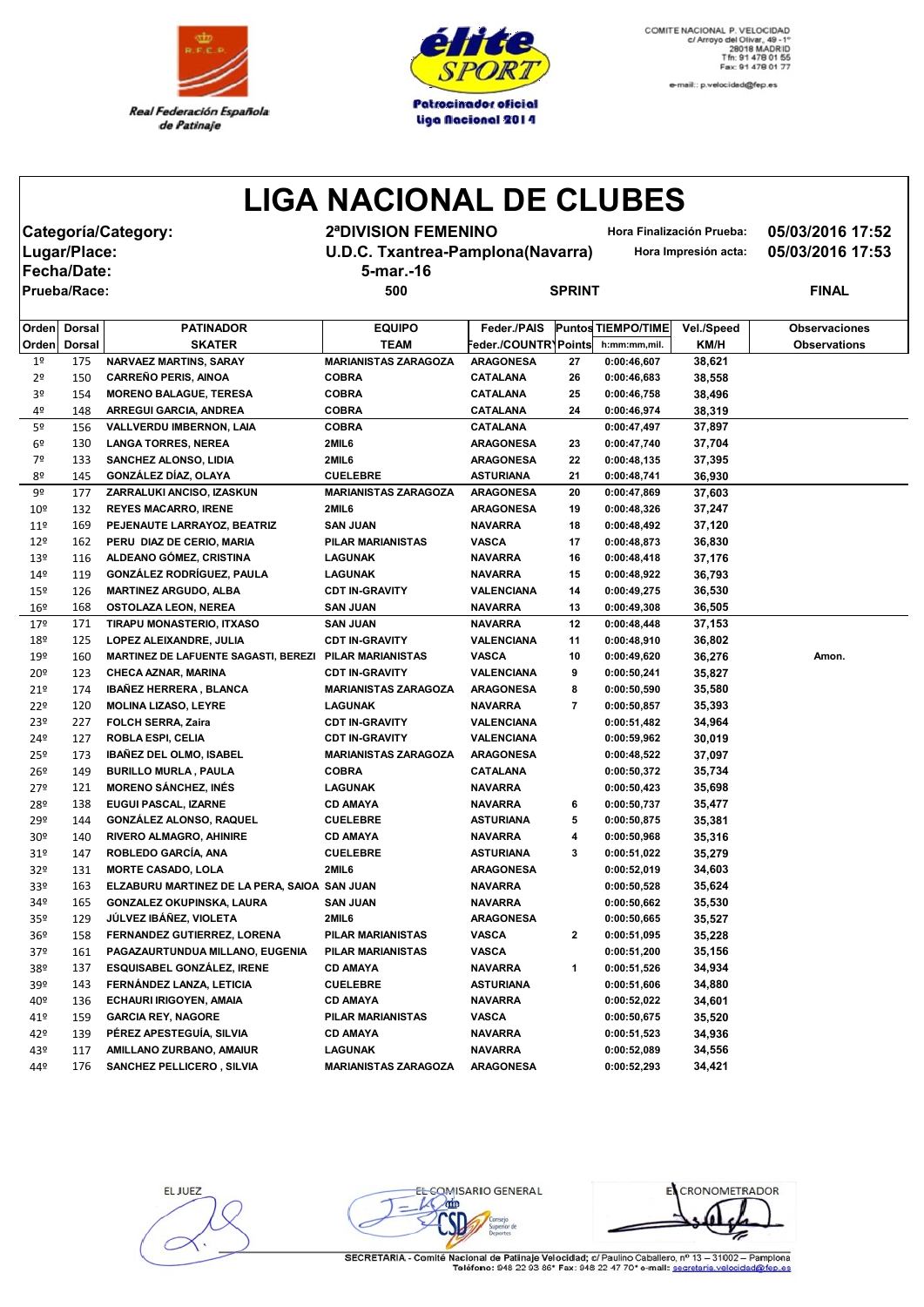



**LIGA NACIONAL DE CLUBES**

| 2ª DIVISION FEMENINO<br>Categoría/Category:<br>U.D.C. Txantrea-Pamplona(Navarra)<br>Lugar/Place:<br><b>Fecha/Date:</b><br>05-mar-16<br>15.000<br>Prueba/Race:<br>Orden<br>Cod.Eq<br><b>EQUIPO</b> |  | Hora Finalización Prueba:<br>Hora Impresión acta: | 05/03/2016 21:38<br>05/03/2016 21:38 |            |                      |  |
|---------------------------------------------------------------------------------------------------------------------------------------------------------------------------------------------------|--|---------------------------------------------------|--------------------------------------|------------|----------------------|--|
|                                                                                                                                                                                                   |  |                                                   | <b>ELIMINACION</b>                   |            | <b>FINAL</b>         |  |
|                                                                                                                                                                                                   |  | Feder./PAIS                                       | <b>TIEMPO/TIME</b><br><b>Puntos</b>  | Vel./Speed | <b>Observaciones</b> |  |

| Place        | <b>Number</b> | <b>TEAM</b>                 | Feder./COUNTRY    | <b>Points</b> | h:mm:mm,mil. | KM/H   | <b>Observations</b> |
|--------------|---------------|-----------------------------|-------------------|---------------|--------------|--------|---------------------|
| 01°          | 911           | <b>COBRA</b>                | <b>CATALANA</b>   | 75            |              |        |                     |
| $02^{\circ}$ | 913           | 2MIL6                       | <b>ARAGONESA</b>  | 64            |              |        |                     |
| 03°          | 910           | PILAR MARIANISTAS           | <b>VASCA</b>      | 48            |              |        |                     |
| 04°          | 915           | <b>MARIANISTAS ZARAGOZA</b> | <b>ARAGONESA</b>  | 45            | 0:26:28.420  | 33,996 |                     |
| $05^{\circ}$ | 904           | <b>CDT IN-GRAVITY</b>       | <b>VALENCIANA</b> | 42            |              |        |                     |
| $06^{\circ}$ | 905           | <b>CD AMAYA</b>             | <b>NAVARRA</b>    | 33            |              |        |                     |
| $07^{\circ}$ | 914           | <b>CUELEBRE</b>             | <b>ASTURIANA</b>  | 29            |              |        |                     |
| 08°          | 912           | LAGUNAK                     | <b>NAVARRA</b>    | 22            |              |        |                     |
| 09°          | 901           | <b>SAN JUAN</b>             | <b>NAVARRA</b>    | 20            |              |        |                     |

EL JUEZ



ECRONOMETRADOR  $\frac{4\pi}{2}$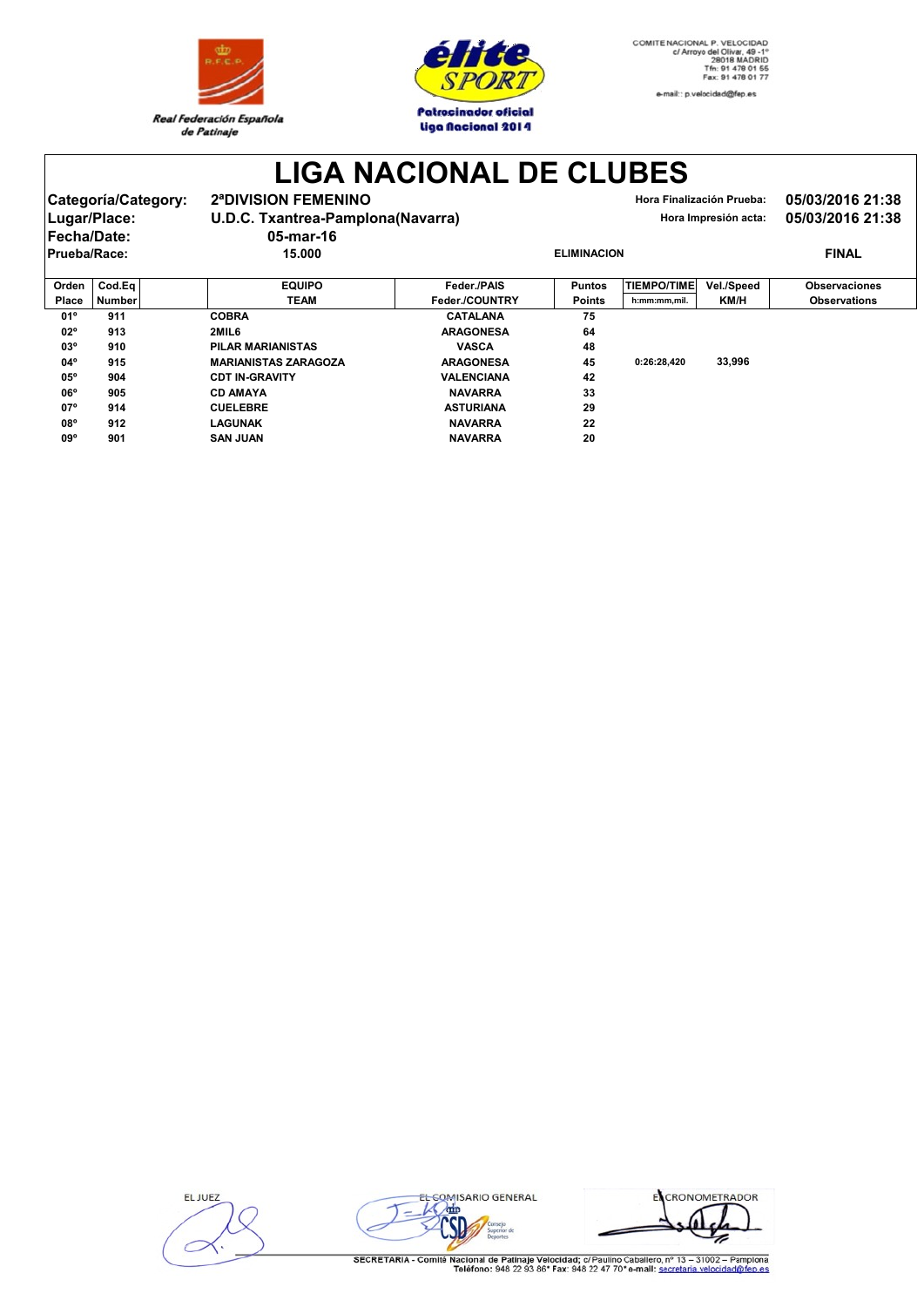



e-mail:: p.velocidad@fep.es

## **LIGA NACIONAL DE CLUBES**

**Categoría/Category: 2ªDIVISION FEMENINO Hora Finalización Prueba: 05/03/2016 21:38 Fecha/Date: 5-mar.-16**

**Lugar/Place: U.D.C. Txantrea-Pamplona(Navarra) Hora Impresión acta: 05/03/2016 21:39**

**Prueba/Race: 15000 ELIMINACION FINAL**

| Orden           | <b>Dorsal</b> | <b>PATINADOR</b>                             | <b>EQUIPO</b>               | Feder./PAIS          |              | <b>Puntos TIEMPO/TIME</b> | Vel./Speed | <b>Observaciones</b> |
|-----------------|---------------|----------------------------------------------|-----------------------------|----------------------|--------------|---------------------------|------------|----------------------|
| Orden           | Dorsal        | <b>SKATER</b>                                | <b>TEAM</b>                 | Feder./COUNTR\Points |              | h:mm:mm,mil.              | KM/H       | <b>Observations</b>  |
| 1 <sup>°</sup>  | 175           | <b>NARVAEZ MARTINS, SARAY</b>                | <b>MARIANISTAS ZARAGOZA</b> | <b>ARAGONESA</b>     | 27           | 0:26:28,420               | 33,996     |                      |
| 2º              | 157           | <b>VIDAL PONCE, NATALIA</b>                  | <b>COBRA</b>                | <b>CATALANA</b>      | 26           |                           |            |                      |
| 3º              | 154           | <b>MORENO BALAGUE, TERESA</b>                | <b>COBRA</b>                | CATALANA             | 25           |                           |            |                      |
| 4º              | 150           | <b>CARREÑO PERIS, AINOA</b>                  | <b>COBRA</b>                | CATALANA             | 24           |                           |            |                      |
| 5º              | 133           | SANCHEZ ALONSO, LIDIA                        | 2MIL6                       | <b>ARAGONESA</b>     | 23           |                           |            |                      |
| 6º              | 162           | PERU DIAZ DE CERIO, MARIA                    | <b>PILAR MARIANISTAS</b>    | VASCA                | 22           |                           |            |                      |
| 7º              | 152           | LEDESMA INIESTA, CAROLINA                    | <b>COBRA</b>                | CATALANA             |              |                           |            | Amon.                |
| 8º              | 130           | <b>LANGA TORRES, NEREA</b>                   | 2MIL6                       | <b>ARAGONESA</b>     | 21           |                           |            |                      |
| 9º              | 132           | <b>REYES MACARRO, IRENE</b>                  | 2MIL6                       | <b>ARAGONESA</b>     | 20           |                           |            |                      |
| $10^{\circ}$    | 148           | <b>ARREGUI GARCIA, ANDREA</b>                | <b>COBRA</b>                | CATALANA             |              |                           |            |                      |
| 11 <sup>°</sup> | 160           | <b>MARTINEZ DE LAFUENTE SAGASTI, BEREZI</b>  | <b>PILAR MARIANISTAS</b>    | <b>VASCA</b>         | 19           |                           |            |                      |
| 12 <sup>°</sup> | 125           | LOPEZ ALEIXANDRE, JULIA                      | <b>CDT IN-GRAVITY</b>       | VALENCIANA           | 18           |                           |            |                      |
| 139             | 173           | <b>IBAÑEZ DEL OLMO, ISABEL</b>               | <b>MARIANISTAS ZARAGOZA</b> | <b>ARAGONESA</b>     | 17           |                           |            |                      |
| 149             | 135           | <b>CERDÁN PAYO, ÁNGELA</b>                   | <b>CD AMAYA</b>             | <b>NAVARRA</b>       | 16           |                           |            |                      |
| $15^{\circ}$    | 145           | GONZÁLEZ DÍAZ, OLAYA                         | <b>CUELEBRE</b>             | <b>ASTURIANA</b>     | 15           |                           |            |                      |
| 16º             | 119           | <b>GONZÁLEZ RODRÍGUEZ, PAULA</b>             | LAGUNAK                     | <b>NAVARRA</b>       | 14           |                           |            |                      |
| 17º             | 129           | JÚLVEZ IBÁÑEZ, VIOLETA                       | 2MIL6                       | <b>ARAGONESA</b>     |              |                           |            |                      |
| 18º             | 126           | <b>MARTINEZ ARGUDO, ALBA</b>                 | <b>CDT IN-GRAVITY</b>       | <b>VALENCIANA</b>    | 13           |                           |            |                      |
| 19º             | 169           | PEJENAUTE LARRAYOZ, BEATRIZ                  | <b>SAN JUAN</b>             | <b>NAVARRA</b>       | 12           |                           |            |                      |
| 20º             | 127           | <b>ROBLA ESPI, CELIA</b>                     | <b>CDT IN-GRAVITY</b>       | <b>VALENCIANA</b>    | 11           |                           |            |                      |
| 21º             | 147           | ROBLEDO GARCÍA, ANA                          | <b>CUELEBRE</b>             | <b>ASTURIANA</b>     | 10           |                           |            |                      |
| 22º             | 123           | <b>CHECA AZNAR, MARINA</b>                   | <b>CDT IN-GRAVITY</b>       | VALENCIANA           |              |                           |            |                      |
| 23º             | 134           | ARIZKUREN ESEBERRI, AITZİBER                 | <b>CD AMAYA</b>             | <b>NAVARRA</b>       | 9            |                           |            |                      |
| 24º             | 137           | <b>ESQUISABEL GONZALEZ, IRENE</b>            | <b>CD AMAYA</b>             | <b>NAVARRA</b>       | 8            |                           |            |                      |
| 25º             | 138           | <b>EUGUI PASCAL, IZARNE</b>                  | <b>CD AMAYA</b>             | <b>NAVARRA</b>       |              |                           |            |                      |
| 26º             | 140           | <b>RIVERO ALMAGRO, AHINIRE</b>               | <b>CD AMAYA</b>             | <b>NAVARRA</b>       |              |                           |            |                      |
| 27º             | 159           | <b>GARCIA REY, NAGORE</b>                    | <b>PILAR MARIANISTAS</b>    | <b>VASCA</b>         | 7            |                           |            |                      |
| 28º             | 171           | TIRAPU MONASTERIO, ITXASO                    | <b>SAN JUAN</b>             | <b>NAVARRA</b>       | 6            |                           |            |                      |
| 29º             | 120           | <b>MOLINA LIZASO, LEYRE</b>                  | <b>LAGUNAK</b>              | <b>NAVARRA</b>       | 5            |                           |            |                      |
| 30º             | 144           | <b>GONZÁLEZ ALONSO, RAQUEL</b>               | <b>CUELEBRE</b>             | <b>ASTURIANA</b>     | 4            |                           |            |                      |
| 31 <sup>o</sup> | 117           | AMILLANO ZURBANO, AMAIUR                     | <b>LAGUNAK</b>              | <b>NAVARRA</b>       | 3            |                           |            |                      |
| 32º             | 163           | ELZABURU MARTINEZ DE LA PERA, SAIOA SAN JUAN |                             | <b>NAVARRA</b>       | $\mathbf{2}$ |                           |            |                      |
| 33º             | 168           | <b>OSTOLAZA LEON, NEREA</b>                  | <b>SAN JUAN</b>             | <b>NAVARRA</b>       |              |                           |            |                      |
| 34º             | 131           | <b>MORTE CASADO, LOLA</b>                    | 2MIL6                       | <b>ARAGONESA</b>     |              |                           |            |                      |
| 35 <sup>o</sup> | 116           | ALDEANO GÓMEZ, CRISTINA                      | <b>LAGUNAK</b>              | <b>NAVARRA</b>       |              |                           |            |                      |
| 36 <sup>°</sup> | 121           | <b>MORENO SÁNCHEZ, INÉS</b>                  | <b>LAGUNAK</b>              | <b>NAVARRA</b>       |              |                           |            |                      |
| 37º             | 227           | <b>FOLCH SERRA, Zaira</b>                    | <b>CDT IN-GRAVITY</b>       | VALENCIANA           |              |                           |            |                      |
| 38º             | 158           | FERNANDEZ GUTIERREZ, LORENA                  | <b>PILAR MARIANISTAS</b>    | VASCA                |              |                           |            |                      |
| 39º             | 170           | <b>SAEZ ARZA, SARAI</b>                      | <b>SAN JUAN</b>             | <b>NAVARRA</b>       |              |                           |            |                      |
| 40º             | 143           | FERNÁNDEZ LANZA, LETICIA                     | <b>CUELEBRE</b>             | <b>ASTURIANA</b>     |              |                           |            |                      |
| 41º             | 177           | ZARRALUKI ANCISO, IZASKUN                    | <b>MARIANISTAS ZARAGOZA</b> | <b>ARAGONESA</b>     | 1            |                           |            | Caíd.-               |
| 42º             | 174           | <b>IBANEZ HERRERA, BLANCA</b>                | <b>MARIANISTAS ZARAGOZA</b> | <b>ARAGONESA</b>     |              |                           |            | Caíd.-               |
| 43º             | 176           | <b>SANCHEZ PELLICERO, SILVIA</b>             | <b>MARIANISTAS ZARAGOZA</b> | <b>ARAGONESA</b>     |              |                           |            |                      |
| 44º             | 161           | PAGAZAURTUNDUA MILLANO, EUGENIA              | <b>PILAR MARIANISTAS</b>    | <b>VASCA</b>         |              |                           |            |                      |

EL JUEZ

EL COMISARIO GENERAL

EL CRONOMETRADOR

SECRETARIA - Comité Nacional de Patinaje Velocidad; c/ Paulino Caballero, nº 13 - 31002 - Pampiona<br>Teléfono: 948 22 93 86\* Fax: 948 22 47 70\* e-mail: secretaria.velocidad@fen.es